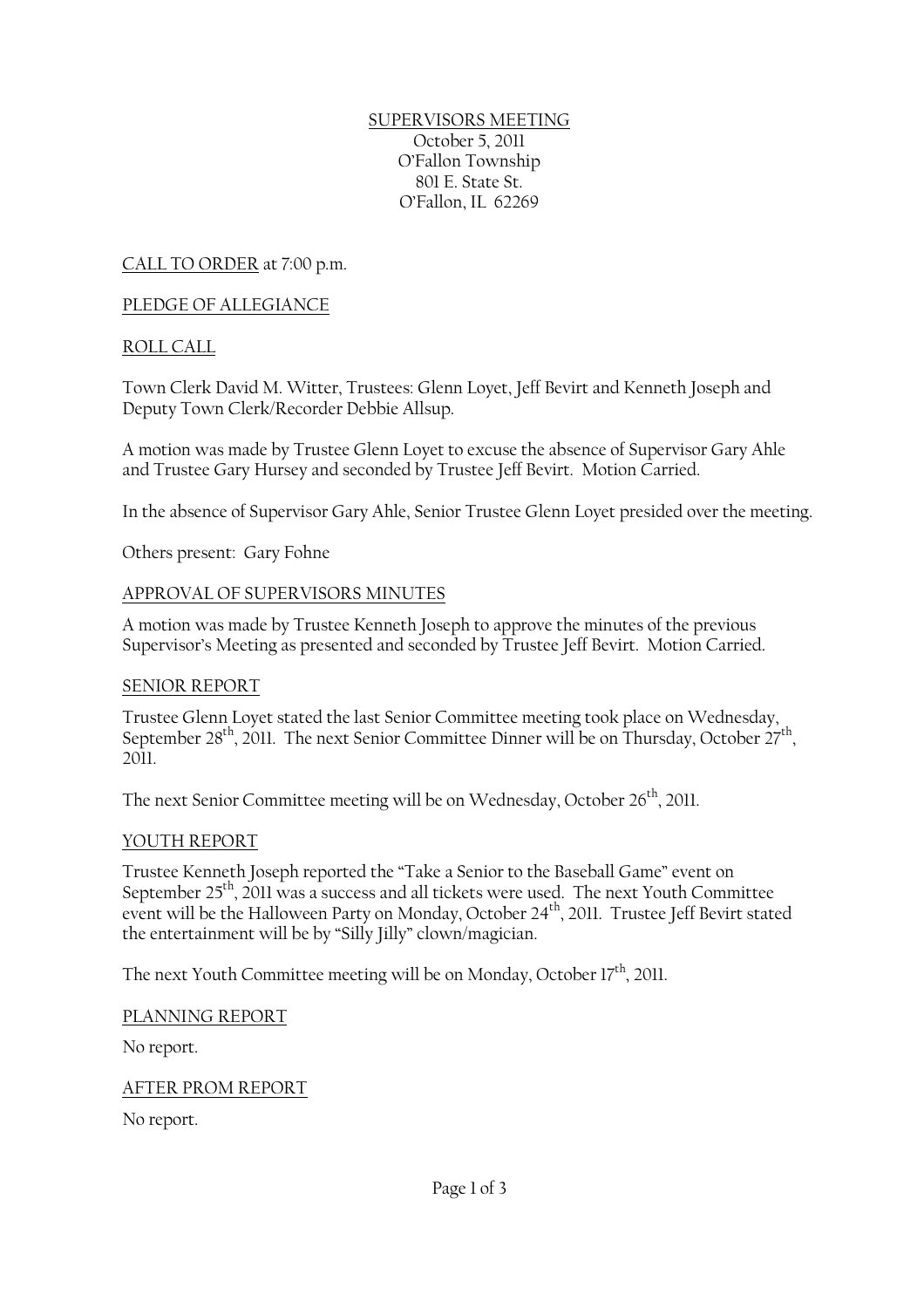### TRUSTEES REPORT

Trustee Glenn Loyet stated he had reviewed the Management Letter and Annual Audit performed by Allison, Knapp & Siekmann, Ltd. and expressed concern over its contents. Loyet requested the discussion of these documents to be placed on the agenda of the next meeting (October  $19<sup>th</sup>$ , 2011). A brief discussion followed.

## TOWN CLERK REPORT

No report.

# SUPERVISORS REPORT

Trustee Glenn Loyet report on correspondence from the United States Department of Commerce, Economics and Statistics Administration, U.S. Census Bureau requesting our participation in the 2011 Census of Governments (CoG). The Government Units Survey will be mailed during the week of October 11<sup>th</sup>, 2011.

### UNFINISHED BUSINESS

None.

# NEW BUSINESS

The Township Officials of Illinois (TOI) is requesting participation in the 2011/2012 Legislative Survey. Copies of the Survey were distributed to all Board members. The survey is an opportunity for input into the legislative process. Trustee Glenn Loyet suggested addressing the issue of allowing input from the Board of Trustees on the actual preparation of the Road District levy. Current legislation does not permit any input by the Board, leaving it exclusively in the hands of the Highway Commissioner. This topic will be placed on the agenda of the next meeting for further discussion.

Trustee Glenn Loyet stated the O'Fallon Township High School (OTHS) Endowment Fund is requesting a donation for their  $11^{th}$  Panther Open Twilight Golf Scramble at Yorktown on Friday, October  $7<sup>th</sup>$ , 2011. Records indicated a single donation was made during the calendar year of 2002. Following a brief discussion, a motion was made by Trustee Jeff Bevirt to table the request and seconded by Trustee Glenn Loyet. Roll Call: J. Bevirt – aye; G. Loyet – aye; K. Joseph – aye. Motion carried.

# APPROVAL OF SUPERVISORS BILLS

| Town Fund               | \$17,375.26 |
|-------------------------|-------------|
| General Assistance Fund | 1,503.71    |

Trustee Kenneth Joseph made a motion to authorize the bills of the Supervisor be paid accordingly and seconded by Trustee Jeff Bevirt. Roll Call: J. Bevirt – aye; G. Loyet – aye; K. Joseph – aye. Motion carried.